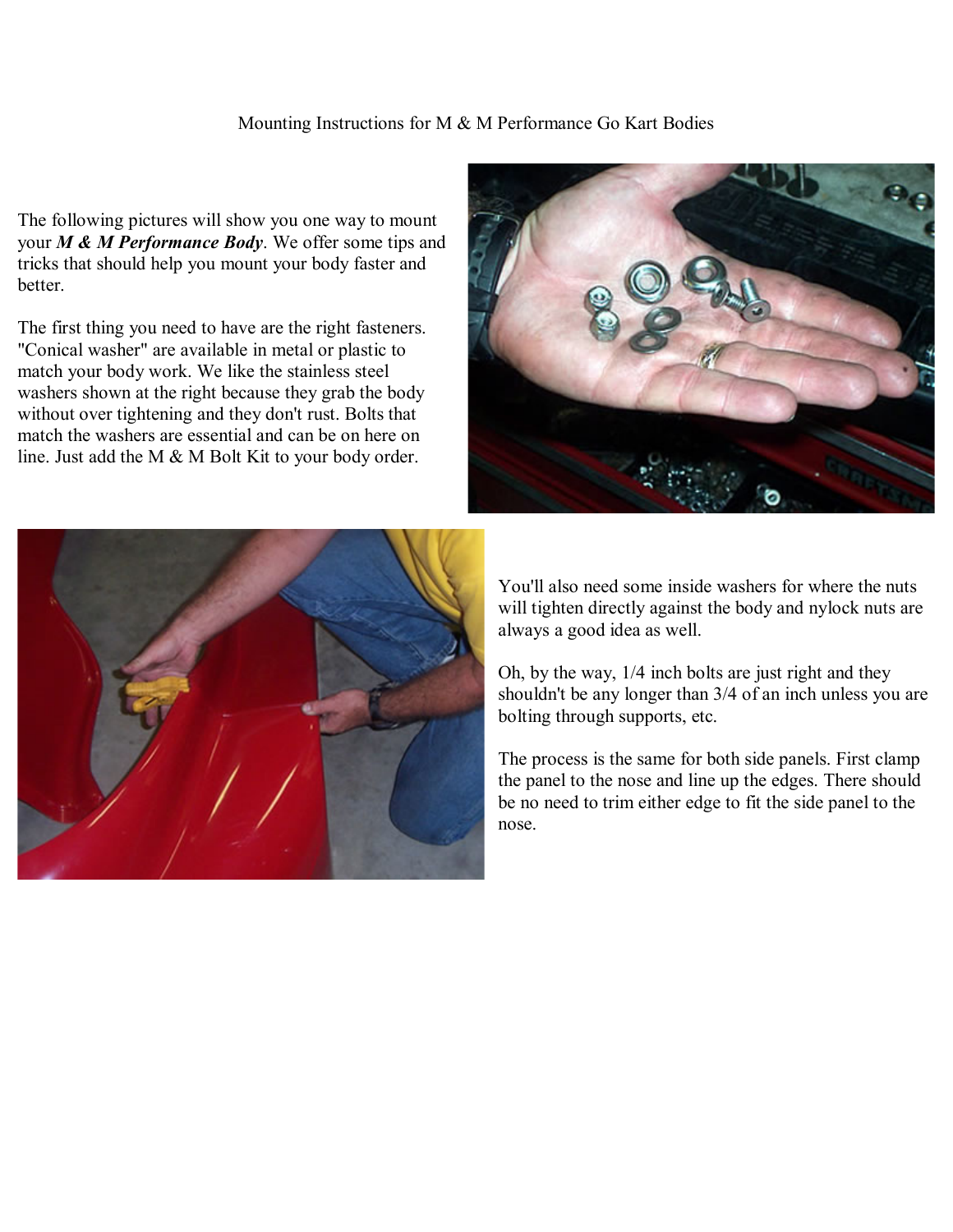With a 1/4 inch drill bit, drill your hole about an inch from the side edge and 3 /4 of an inch from the edge of the nose where it meets the side panel.

Put a bolt through a conical washer and insert it into the hole you just drilled. Because the nut will rest against the body, use a flat washer between the nut and the bottom of the side panel.

When you tighten the nut, snug it up to the washer and then give it about another quarter turn to seat the conical washer. Then back the nut off slightly so that the body is not stressed.





When you get done, the top of the bolt and the conical washer should look like the picture on the left. The bolt head should be flush with the top of the conical washer. This is not as important as the side panel bolts but it looks really nice and clean.

You'll find that, when it's time to remove these bolts, the heads will not be all marred up and you will still be able to get your allen wrench into the hole to loosen them. Save yourself some trouble though, never reuse these bolts even if they still look pretty good.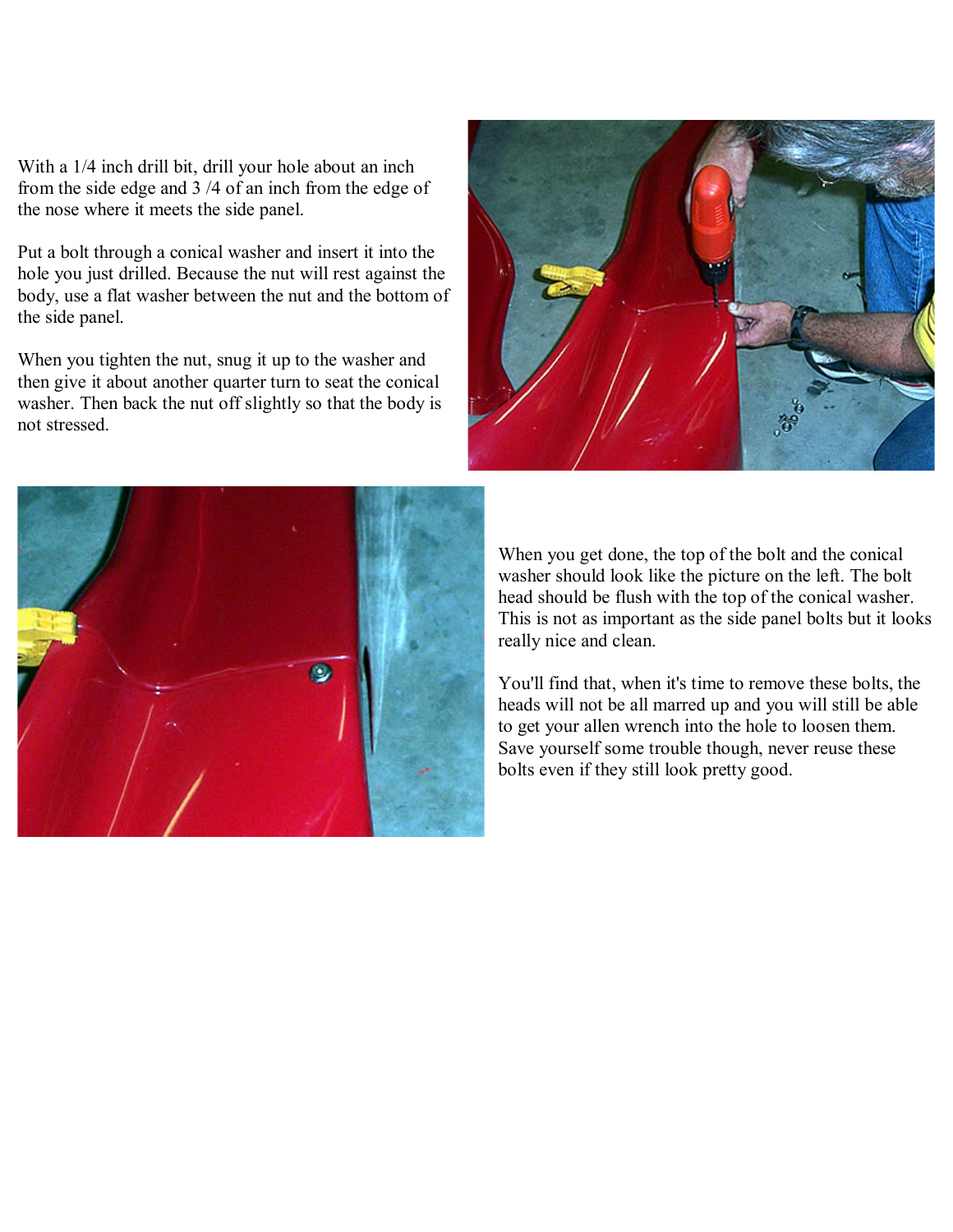It only takes 2 bolts to hold the left side panel securely and 3 for the right side panel. Drill another hole approximately half way up the nose where it rises vertically and about 3/4 of an inch out from where the nose meets the side panel.

Do the same thing on the other side so that you have 2 bolts in each panel, one at the edge and one at half way up the vertical rise of the nose. Again, tighten them down to seat the conical washer and then back them off to free up the joint.





The M & M Performance Body was designed to get you out of the wind as much as possible yet still be suitable for both junior and senior classes.

If you run the Junior classes that require a maximum body height of 14 inches, clearance over the right side tire can be a bit of a problem.

The bolt on the left is actually an appliance foot that you can purchase at any hardware or fastener store. It will secure the body over the tire without it rubbing.

[Return to the top](http://mandmperformance.com/mount.html#top)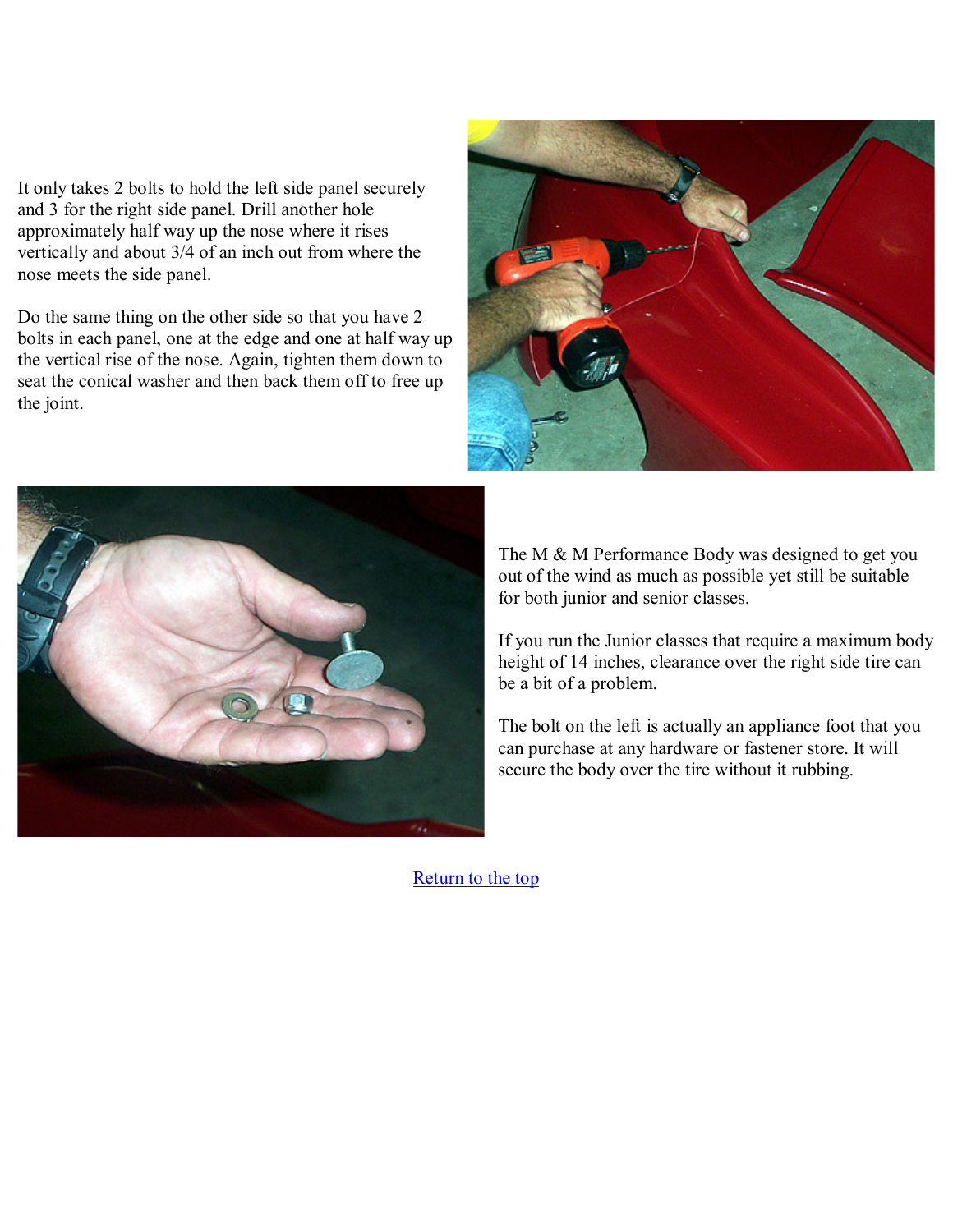You will probably have to shorten it to 3/4 of an inch before you mount it to the body because they only come in lengths of 1 1/2 inches and up.

Another tip to meet the junior body rule is to raise your spindles as far up (lowering the chassis) as you can. With minimal wheel clearance the body should measure exactly 14 inches just above the wheel spindles without any trimming.

There are other variables to consider such as tire circumference and stager but this should get you close.

Now that you have the body assembled, it's time to line it up on the chassis.

The most critical area is getting the body on square and far enough forward that the tires don't rub the wheel openings or the inside of the nose.

I like to do this on the floor. First I get everything lined up as close as I can eyeball it. Then, I walk around the kart to see that the body is actually aligned properly. This is really the time when you should not be in a hurry. Take your time and mess with it until it looks right to you.



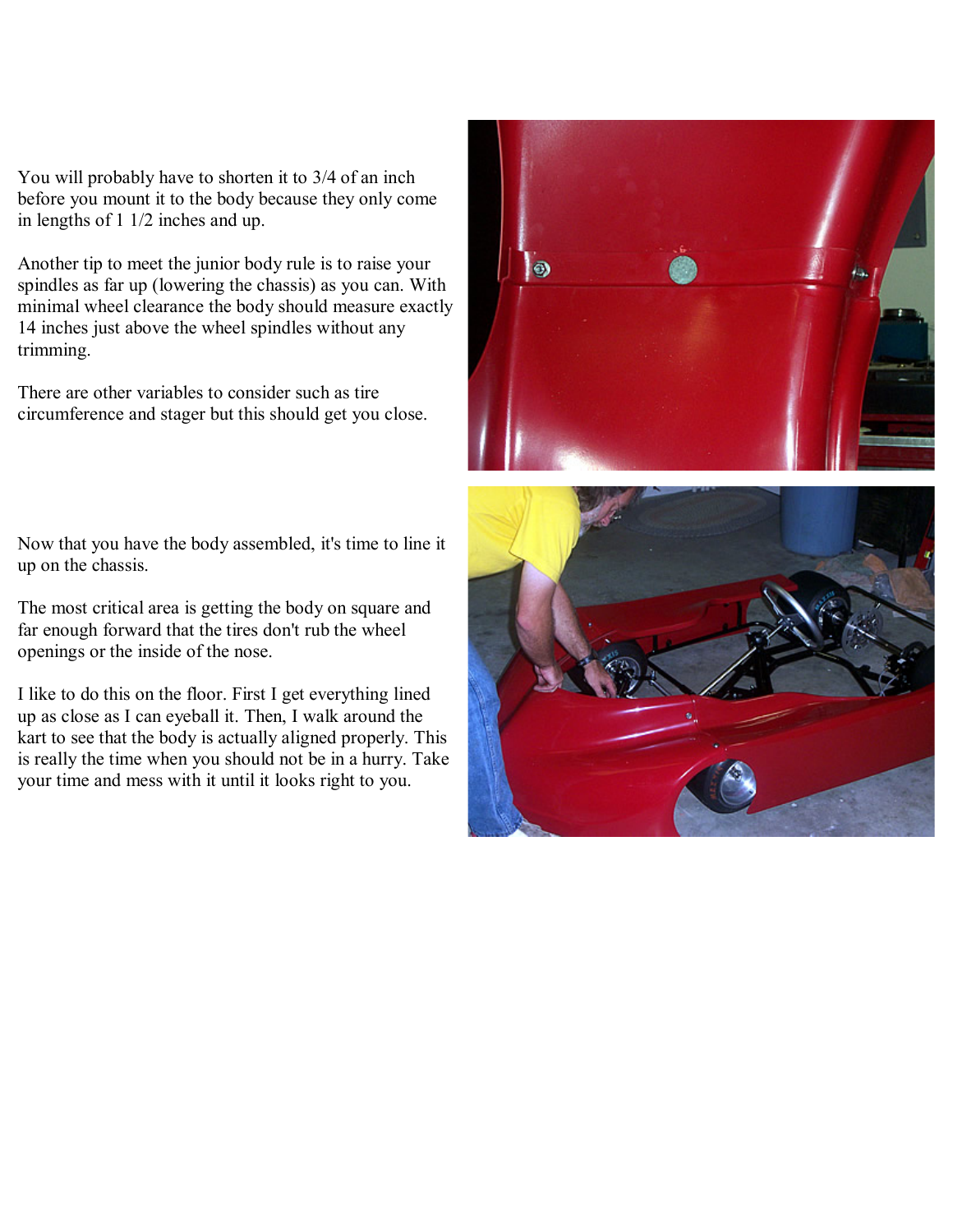

When you think you have it close, place a 1 x 2 or something of similar size underneath the nose at a point just below where you will be drilling the holes through the floor pan.

Next, you'll want to take some measurements to see that everything is lined up as good as it looks. Measure the distance from the tire to the edge of the body at all 4 corners. Of course the tires will not be the same distance from the chassis so these measurements could be different for each wheel.

Then measure at the wheel openings to make sure the wheel is position at or a little bit behind the center.

Another way to line up the body is to square the right side just as you would your right side alignment. Use whatever tools you use for your alignment except measure the side panel instead of the wheel.

Then, offset the body to accommodate your rear wheel width keeping all 4 tires inside the body work.

Don't worry about your nerf bars just yet. In fact, it's a good idea to take out the bolts and let the nerf bars float until you have the body completely mounted all the way around.

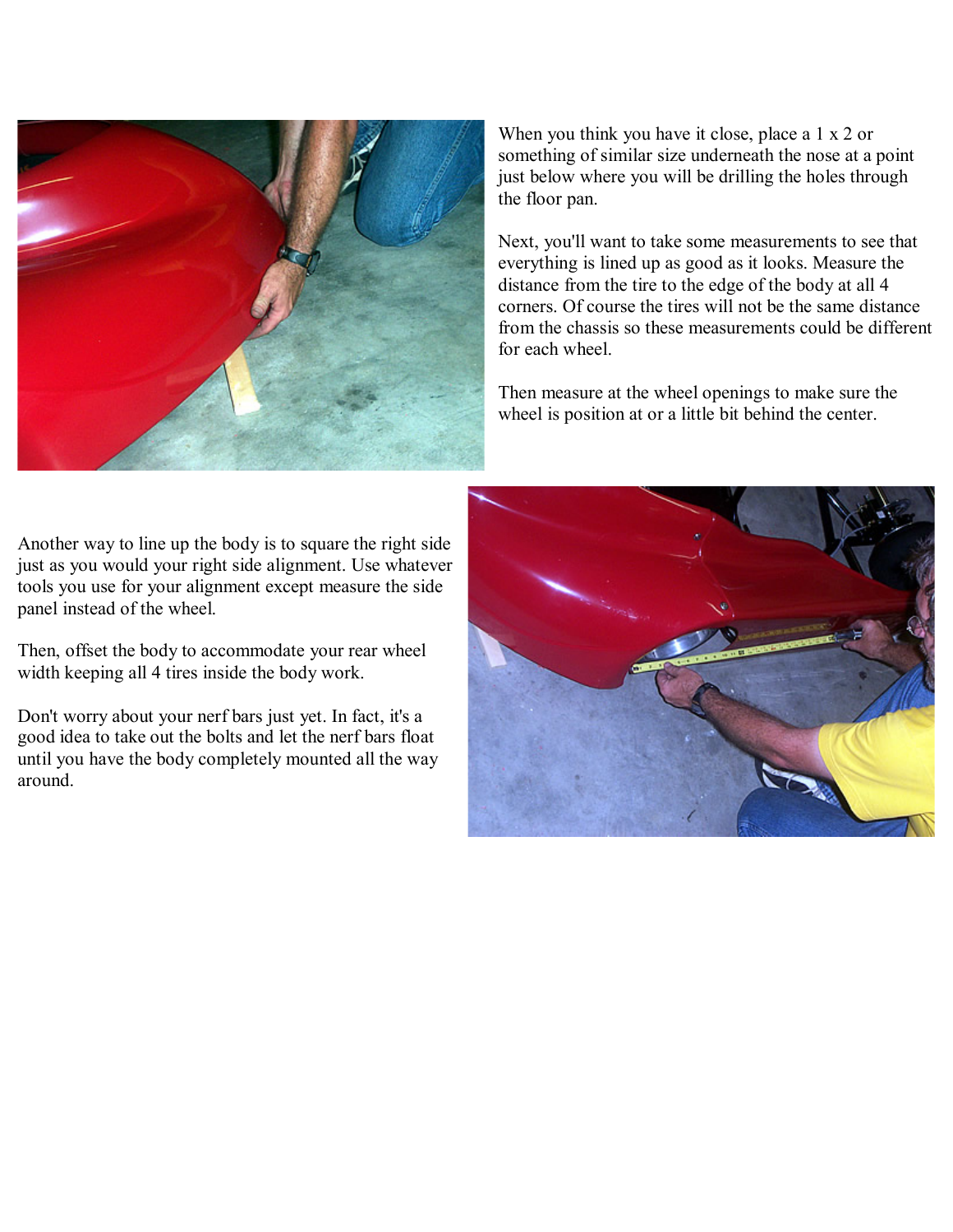

Once you are sure that you are sure that you are sure.., go ahead and drill a 1/4 inch hole in the 2 bolt holes towards the back of the nose.

You can re-drill or open up these holes to a 1/2 or 5/8 of an inch so that the body can be adjusted a little once you have the bolts installed. Use large fender washers and 1/4 inch bolts with nylock nuts to secure the nose to the chassis. If you snug these bolts down and then back them off a tick, the body will slide back on impact and will reduce the risk of damaging the floor pan.

Is your back getting a little tired? Me too! Lets put this thing up on the kart buggy and see if we can straighten back up. Ah, that feels better!

Now, slide the body back over the wheels and line up your holes that you drilled. Then, put the big fender washer on a bolt and put it in one of the holes.

About now you may have realized that the nuts and the wrench are still on the top of tool box about 6 feet away from you! Oh well, take out the bolt and put the nuts and the wrench in the floor pan and then put the bolt back in the hole. Now you can reach around with your other hand and start the nut and tighten it down with the wrench.



[Return to the top](http://mandmperformance.com/mount.html#top)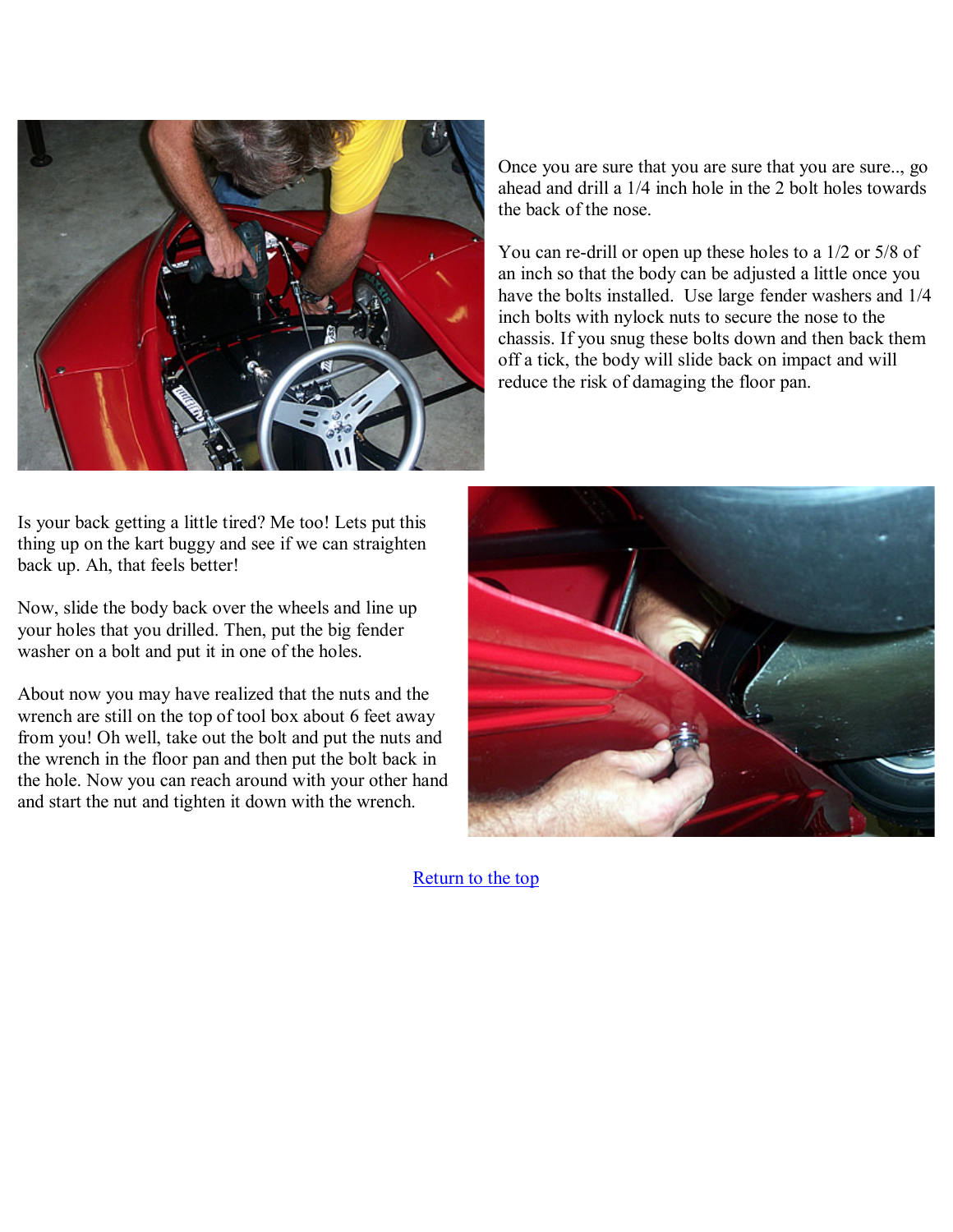

You can tell a quality company by the way they take care of their customers.

The key word here is *care*.

We're racers too. We have gone through the same things that you have and we, like you, wished we didn't have to. So, at *M & M Performance*, we try to save you a little trouble. We make the best products we can, we give the best service we can, and we give you a little more if we can. Like this flashlight idea.

First you need to turn on the flash light. Then, hold the flashlight up against the mounting tab that you want to drill the hole through.

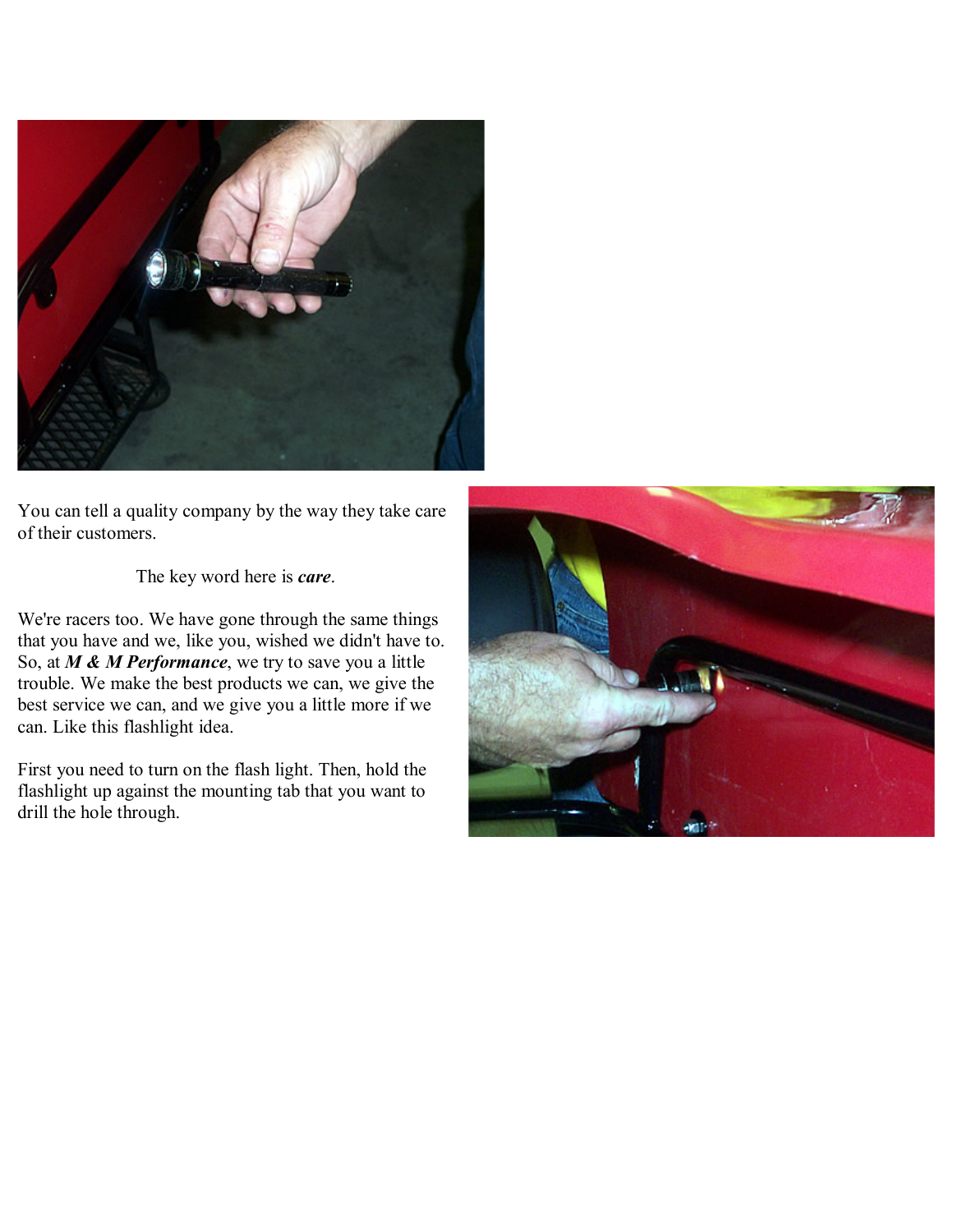

You will see the light shine through the hole in the tab to the outside of the body in the exact spot that you need to drill the hole. Make sure that the body is firmly up against the tab and that the flashlight is not at an angle to the tab because this will make the light shine off center to where the hole needs to be.

Next, place the center of your drill bit in the center of the light. It's probably a good idea to take the flashlight away from the tab now before you start the drill... Hey, it's happened!

Once you have one of the holes drilled in each side panel the rest of them go pretty quickly. The little flashlight trick works for the other bolts in the bottom of the floor pan too.

We didn't show it but we use the same yellow clamp to hold the side panels to the nerf bars until we have at least one bolt secured.

All that's left now is to put the bolts back in the nerf bars.

You can see in the picture at the right that there is about a 1/4 of an inch of material on the nose portion of the wheel opening that hangs down below the side panel.